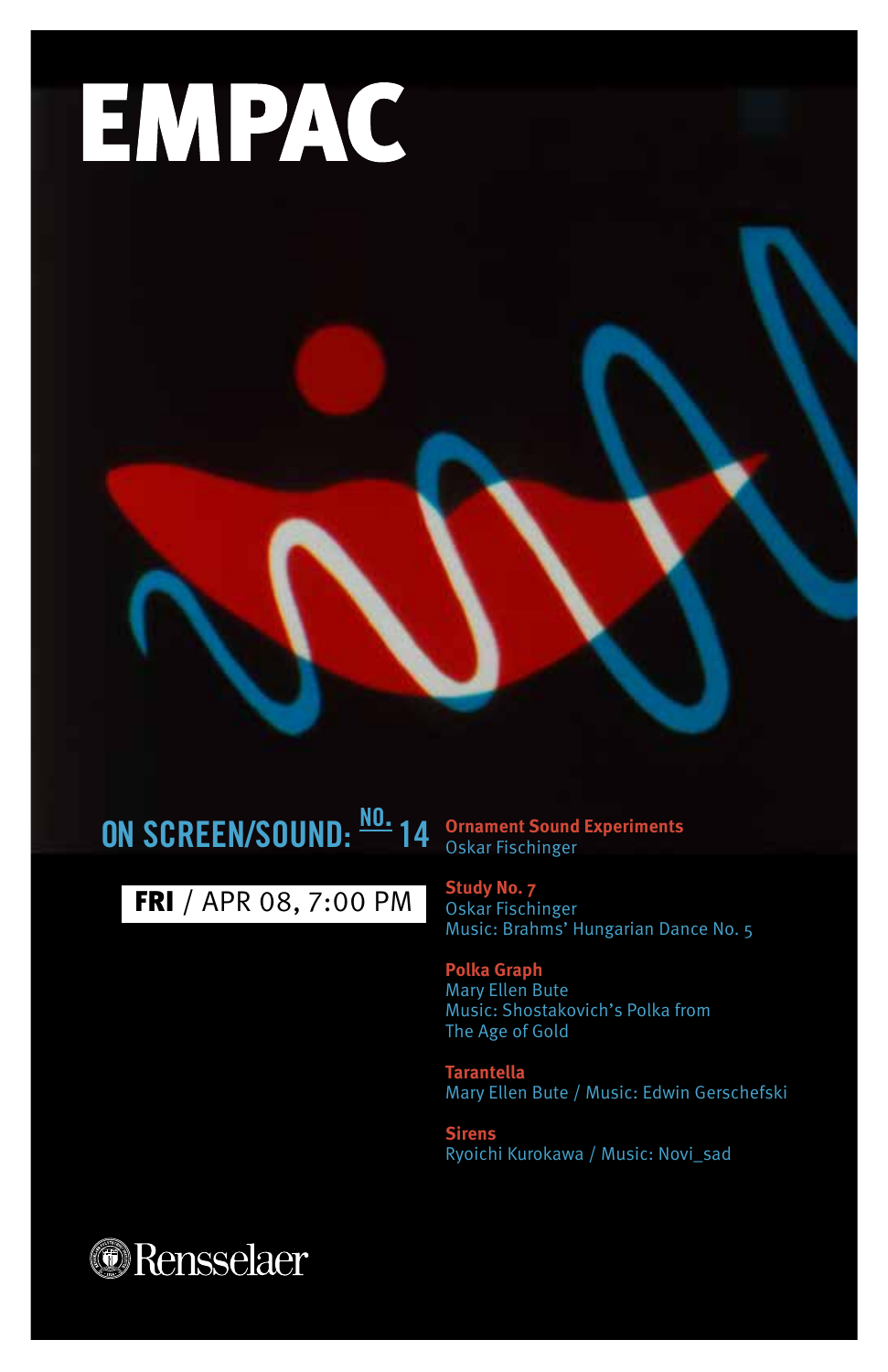# **ON SCREEN/SOUND**

This year-long film series takes a close look at—and listen to—the way filmmakers have employed the sonic dimension of their form to complement, challenge, and reconsider our experience of the moving image.

Presenting cinematic performance, artists' moving image, and Hollywood feature films, each On Screen/Sound program delves into the relationship between movie sound and image tracks, highlighting some radical examples of the aesthetic power and technical potential of sound in cinema. From musical theater to the music video, experimental shorts to industrially produced features, the series explores the affective and technical relationship between sound and image through the art of Foley, experimental music, found footage, soundtrack imaging, synched, multi-channel, and nondiegetic sound.

**on screen/sound** is co-curated by empac's victoria brooks, curator of time based visual art, and argeo ascani, curator of music.

# **ON SCREEN/SOUND: no. 14**  APR 08, 7:00 PM

On Screen/Sound: No.14 brings together a series of films from the 1930s and '40s by early animation pioneers Mary Ellen Bute (1906-1983) and Oskar Fischinger (1900-1967) with a digital moving-image work made over 70 years later by Novi\_sad and Ryoichi Kurokawa.

Both Mary Ellen Bute and Oskar Fischinger explored the correspondence of moving images and sounds in their work. Many of Fischinger's films combine image and music into tightly choreographed works of motion. He continually advanced the technical and aesthetic boundaries of abstract film. Notable techniques include early silent film experiments of thinly sliced wax forms to "ornament sound" films created by photographing objects onto the optical soundtrack of the filmstrip to create "direct" sound from the material. Between the 1930s and '50s, Bute's films were grounded within the tradition of "visual music" through a series of abstract film techniques that she called "Seeing Sound." An early proponent of electronic art, Bute undertook collaborative research with Leon Theremin, and by 1954 she used a cathode ray oscilloscope to create several abstract films.

Equally committed to the innovative intersection of the visual and sonic, Novi sad and Ryoichi Kurokawa project animation into the 21st century with their 2012 collaboration, Sirens, which uses data processing to create pulsing, impossibly detailed images and sounds.

**Ornament Sound Experiments** (1932) Oskar Fischinger

**Study No. 7** (1931) Oskar Fischinger / Music: Brahms' Hungarian Dance No. 5

**Polka Graph** (1947) Mary Ellen Bute / Music: Shostakovich's Polka from The Age of Gold

**Tarantella** (1940) Mary Ellen Bute / Music: Edwin Gerschefski

**Sirens** (2012) Ryoichi Kurokawa / Music: Novi\_sad

Approximate runtime: 69 minutes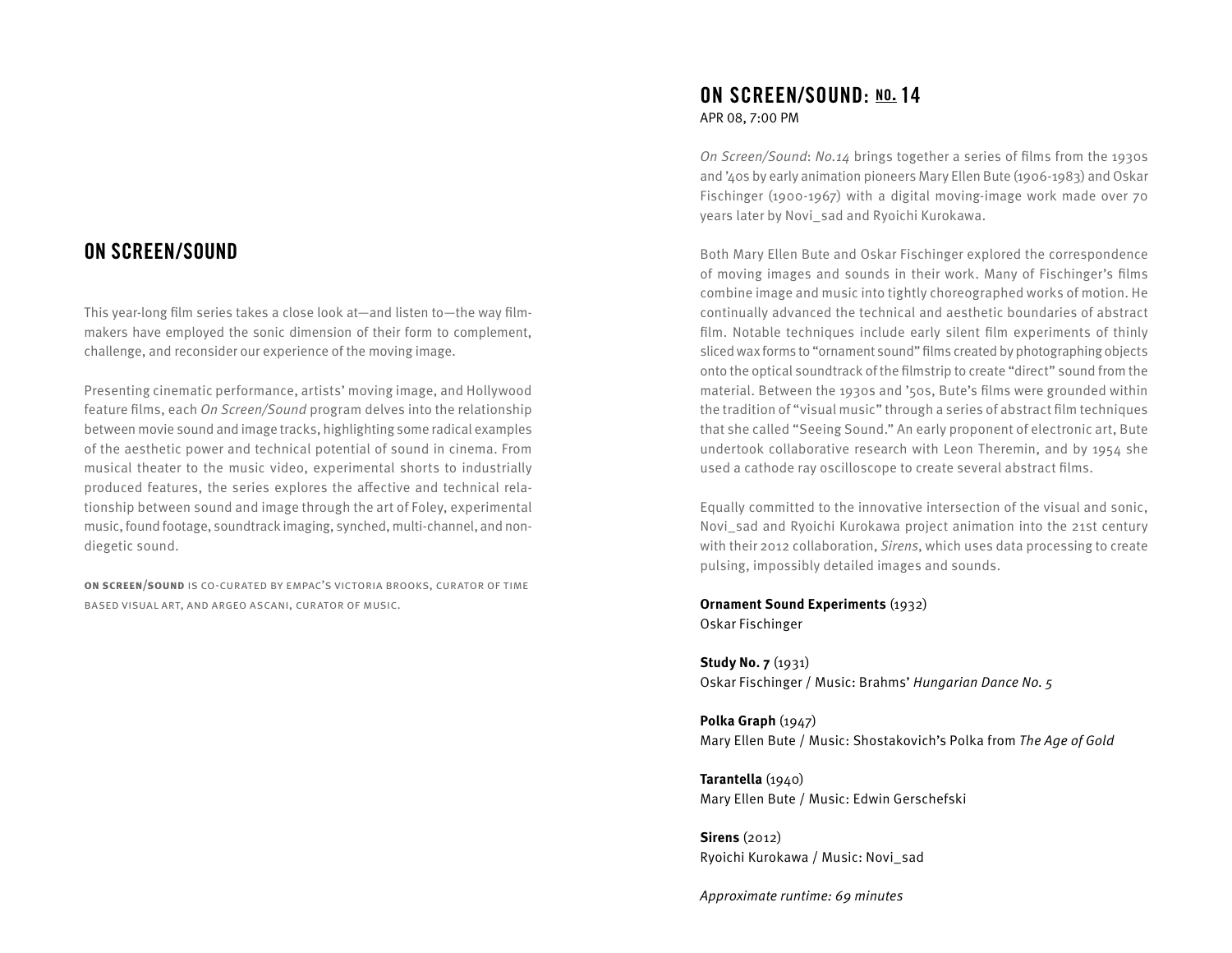# FILM NOTES:

#### **Ornament Sound Experiments**

Oskar Fischinger 1932, 35mm transferred to HD video, 7mins Courtesy Center for Visual Music (CVM)

"Between ornament and music persist direct connections, which means that Ornaments are Music. If you look at a strip of film from my experiments with synthetic sound, you will see along one edge a thin stripe of jagged ornamental patterns. These ornaments are drawn music—they are sound: when run through a projector, these graphic sounds broadcast tones or a hitherto unheard of purity, and thus, quite obviously, fantastic possibilities open up for the composition of music in the future. Undoubtedly, the composer of tomorrow will no longer write mere notes, which the composer himself can never realize definitively, but which rather must languish, abandoned to various capricious reproducers. Now control of every fine gradation and nuance is granted to the music-painting artist, who bases everything exclusively on the primary fundamental of music, namely the wave—vibration or oscillation in and of itself. In the process, surface new perceptions that until now were overlooked and remain neglected. Possibilities that are definitely significant for a scrupulous and profound creator of music, for example, precise overtones or timbres characteristic of a certain voice or instrument can be reproduced with accurate fidelity through these drawn patterns. Or, when desirable, the profile of sound waves could be synchronized exactly, wave-trough with wave-trough, so that their dead-centers would coincide, sounding in perfect accord. Or, furthermore, new musical sounds are now possible, pure tones with a precision of definition in their musical vibrations that could not be obtained formerly from the manipulation of traditional instruments.

A number of experiments that I have just made confirm the unprecedented range and significance of this method. The soundtrack on present-day films is only 3 millimeters wide, but the artist of the future will naturally require the full width of the film-strip just for his musical composition. It would be essential for a complex and distinct composition, with the abstract, diverse effect of an orchestra, to utilize several 3mm soundtracks running parallel to each other. Each track would produce a different,

well-defined sound, and planning them together, the composer could design and organize overlapping and intersecting wave patterns, on the minutest level.

In reference to the general physical properties of drawn sounds, we can note that flat and shallow figures produce soft or distant-sounding tones, while moderate triangulation give an ordinary volume, and sharply-pointed shapes with deep troughs create the loudest volume. Shades of grey can also play a significant role in drawn music-ornaments. High-contrast definition of the wave form decisively creates the prevalent sound effect, but as long as one places such a "positive" (well-defined) wave somewhere in the foreground, one can simply overlay other wave patterns simultaneously by using grey shades for the secondary sound effects. Study of sample soundtracks containing these complex tonal patterns reveals that not only do the layered ornaments produce refined, intricate musical sounds but also they appear unexpectedly as attractive abstract visual images.

A combination of any chosen sound-images is readily imaginable. The potential in this area is unlimited. But there are also other possible uses for graphic sound ornaments. Personal and national characteristics should be able to be identified by their corresponding ornament manifestations. The German style of singing, for example, with its emphasis on loud and ringing chest tones, creates a much sharper visual profile on the soundtrack than the softer, more melodic French style of singing with its emphasis on limpid head tones that produce rounder optical wave undulations.

The new methods introduced here offer new, fruitful stimulation that should be provocative to the whole musical world. Perhaps through the development explained here, the creative artist, the composer, will not only find a completely new way of working, but also he himself can simultaneously produce his creative expression in an indelible direct graphic which will be definitive in that he shall not be dependent on any reproduction by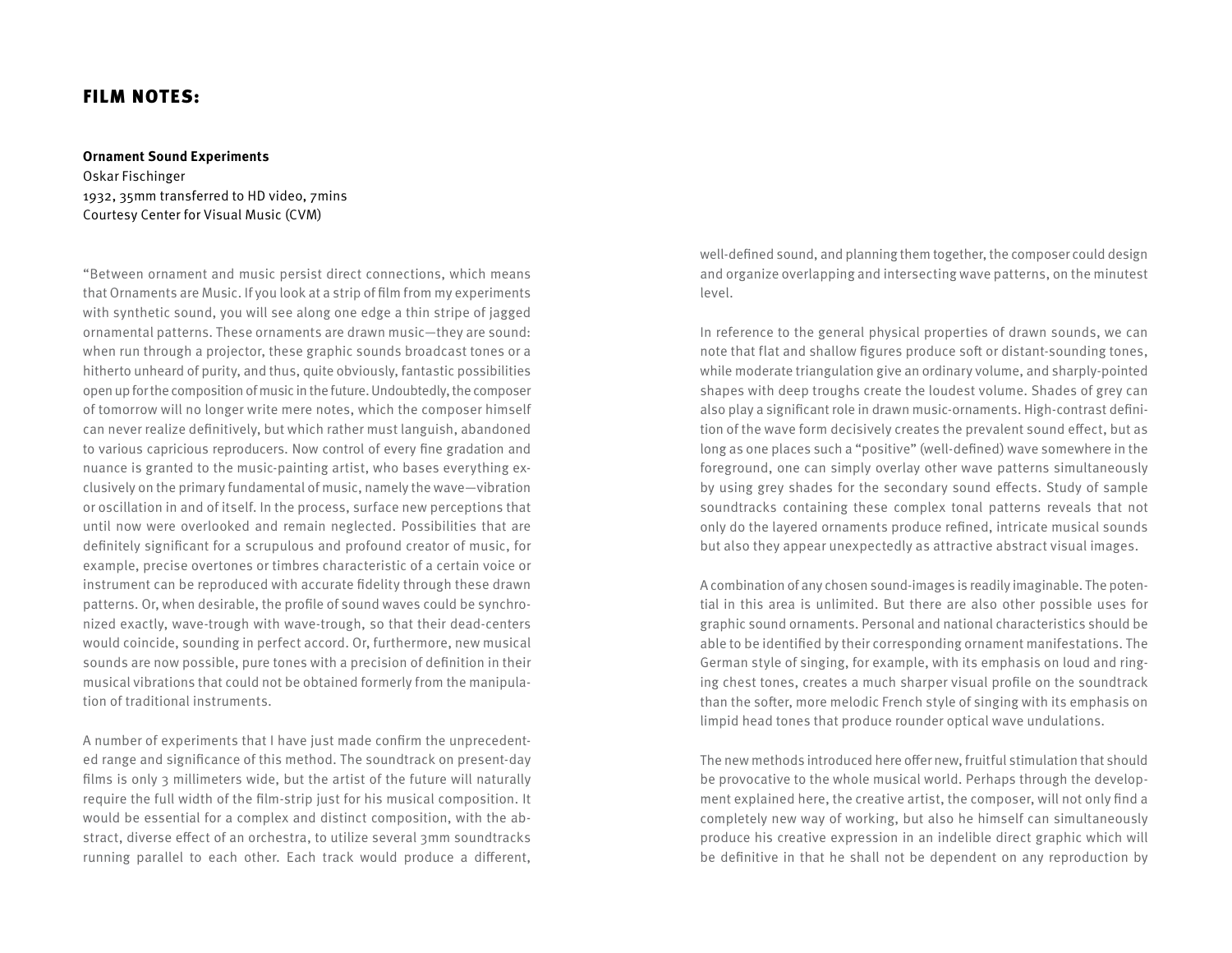foreign hands, since his creation, his work, can speak for itself directly through the film projector.

The basis of designing a graphic art that can be actuated by a beam of brightest light will be the definitive, direct building blocks of music. Now it is the task of Industry to produce practical equipment that will enable every competent person to work in this manner. Besides a camera with the appropriate apertures for such soundtracks, the new equipment must include, certainly, the ability to play back the recorded sound on some speaker at any time, as often as the composer may want. These music artists must also be concerned with combining their musical compositions created in this new manner together with appropriate optical imagery. This should result in the potential for combination of sounding ornaments with visible filmic, spatial forms and movements. With that union, the unity of all the arts is definitively, finally achieved, and has become unquestionable fact."

—sounding ornaments, oskar fischinger, 1932

(Detail from display card by Fischinger, showing some of his "ornaments")



# **Study No. 7**  Oskar Fischinger 1931, 16mm, 3mins Courtesy Center for Visual Music (CVM)

"For Study No. 7, Fischinger found in Brahms' Hungarian Dance No. 5 a perfect vehicle for his optical experiments. On one hand, the sharp, fast rhythms are an ideal counterpoint for Fischinger's first complete exploration of absolute darkness as a space matrix, with hard-edged shapes twisting, flickering and curving through it, rushing past the viewer, razor thin, with astounding illusions of depth. On the other hand, the sensuous gypsy violins are played off against soft but solid shapes that curl about each other with rich geometric languor. Altogether the images are an excellent culmination of the basic visual concepts Fischinger had been working out in the first six studies, wherein the figures gain a modicum of interest in themselves, but function primarily as tracers of complex space constructs. Conceived, charted and executed like the rest of the black and white studies with thousands of separate charcoal drawings on paper, the classically simple effects here are no less amazing in their own way than the astounding multiplicity of Study No. 8."

—dr. william moritz, film culture

#### **Polka Graph**

Mary Ellen Bute 1947, 16mm transferred to HD video, 5mins Courtesy Center for Visual Music (CVM)

"let your eyes and ears dance this one for you"  $-$  POLKA GRAPH, 1947

A key example of Mary Ellen Bute's later color animations, Polka Graph's lively abstract forms are edited to Shostakovich's Polka from The Age of Gold. Moving through a colorful palette of geometric patterns and organic motifs that dance across the screen, Bute represents the atmosphere of the music through a series of repeated animated motifs. The animations transition into room-like architectural perspective in the final phrases, punctuating the flat colored backdrops to reveal a three-dimensional screen-space.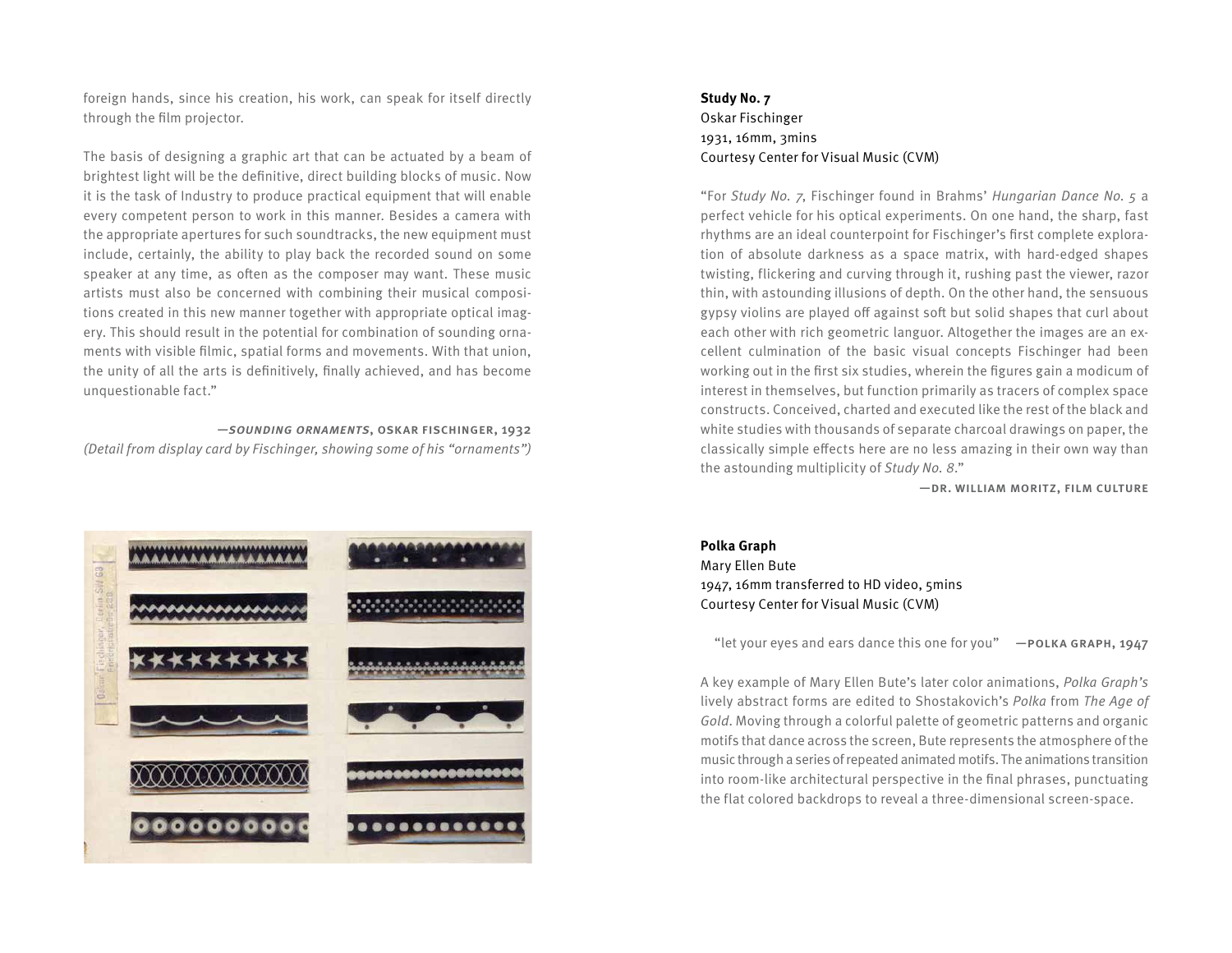# **Tarantella**  Mary Ellen Bute 1940, 16mm, 5mins Courtesy Center for Visual Music (CVM)

Made with seven thousand drawings and with a piano accompaniment by Edwin Gerschefski, Tarantella includes an interlude by Bute's artistic peer, the Canadian animator and filmmaker Norman McLaren. It has been noted by historian William Moritz that Bute reused drawings that McLaren had made directly onto celluloid for her previous 1940 film Spook Sport.

Bute premiered her short films prior to the Hollywood feature films in prestigious theaters such as Radio City Music Hall. Although not necessarily commercially successful, this did ensure that a huge number of people saw Bute's films during her lifetime, even though after her death they were not distributed or studied to the same degree as her peers, Norman McLaren, and Len Lye.

#### **Sirens**

Ryoichi Kurokawa / Music: Novi\_sad 2012, 44.16mins, digital projection Courtesy of Cimatics

Sirens, a project conceived by musician Novi\_sad, is a series of five audio visual pieces designed to explore the aesthetics of data. This collection of digitally rendered visual formulations and sound compositions are inversely related to the performance of global economic markets—the more the stock market's statistics/indexes/numbers fail, the more developed and complex the coupled sounds and visual sequences become.

Novi\_sad commissioned five musicians (Richard Chartier, CM von Hausswolff, Jacob Kirkegaard, Helge Sten, and Rebecca Foon) to each create an original track for Sirens. These pieces were then spectrally analyzed, filtered and re-synthesized to reflect the fluctuations of stock market performance. The audio was then given to Japanese visual artist Ryoichi Kurokawa to pair with his process of generative visualization and cinematic practice to enhance the relationship between moving image, sound, and data.



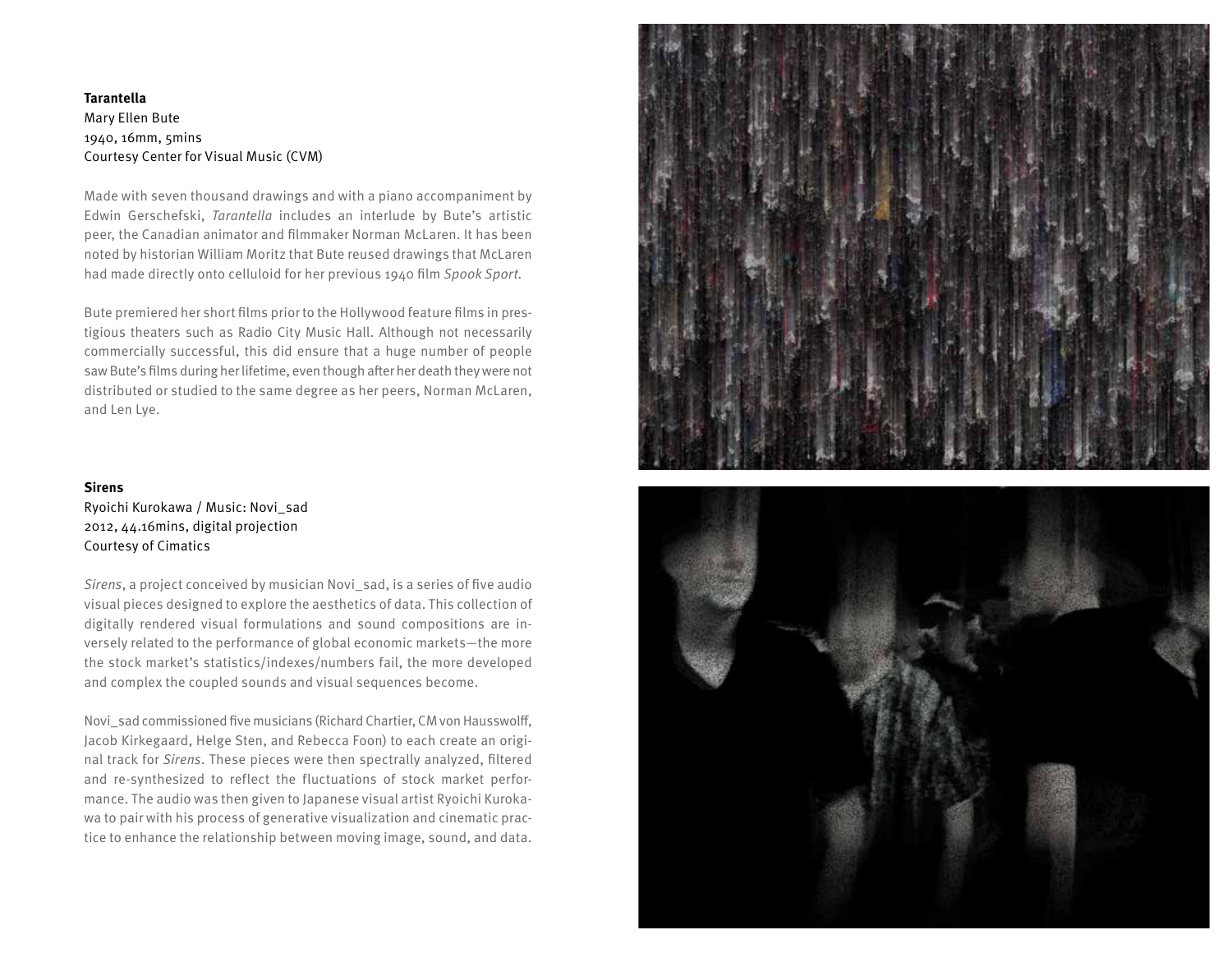# **ON SCREEN/SOUND**

# **THU / FEB 04, 7:00** on screen/sound #9

Picture and Sound Rushes / Morgan Fisher **Blackmail** / Alfred Hitchcock



**THU / FEB 18, 7:00** on screen/sound #10

Pierre Vallières / Joyce Wieland



# **THU / FEB 25, 7:00** on screen/sound #11

It Heat Hit / Laure Prouvost 3# Manifesto A Track #1 / Tony Cokes **Slow Zoom Long Pause / Sara Magenheimer** Der Grosse Verhau (The Big Mess) / Alexander Kluge



# **THU / MAR 03, 7:00** on screen/sound #12

Koyaanisqatsi: Life Out of Balance

Godfrey Reggio / Music: Philip Glass

What does unstable time even mean?

Charles Atlas / Music: Eric Holm

Many Thousands Gone / Ephraim Asili / Music: Joe McPhee The Deccan Trap / Lucy Raven / Music: Paul Corley Fade to Slide / Christian Marclay / Music: Bang on a Can All-Stars



# **THU / MAR 24, 7:00** on screen/sound #13

Berberian Sound Studio / Peter Strickland / Music: Will Slater



### **FRI / APR 08, 7:00** on screen/sound #14

**Ornament Sound Experiments / Oskar Fischinger** 

Study No. 7

Oskar Fischinger / Music: Brahms' Hungarian Dance No. 5

Polka Graph

Mary Ellen Bute / Music: Shostakovich's Polka from The Age of Gold

Tarantella

Mary Ellen Bute / Music: Edwin Gerschefski

Sirens / Ryoichi Kurokawa / Music: Novi\_sad



# **THU / MAY 12, 7:00** on screen/sound #15

Untitled (The Ghost of Modernity) Miguel Angel Rios

La Région Centrale / Michael Snow